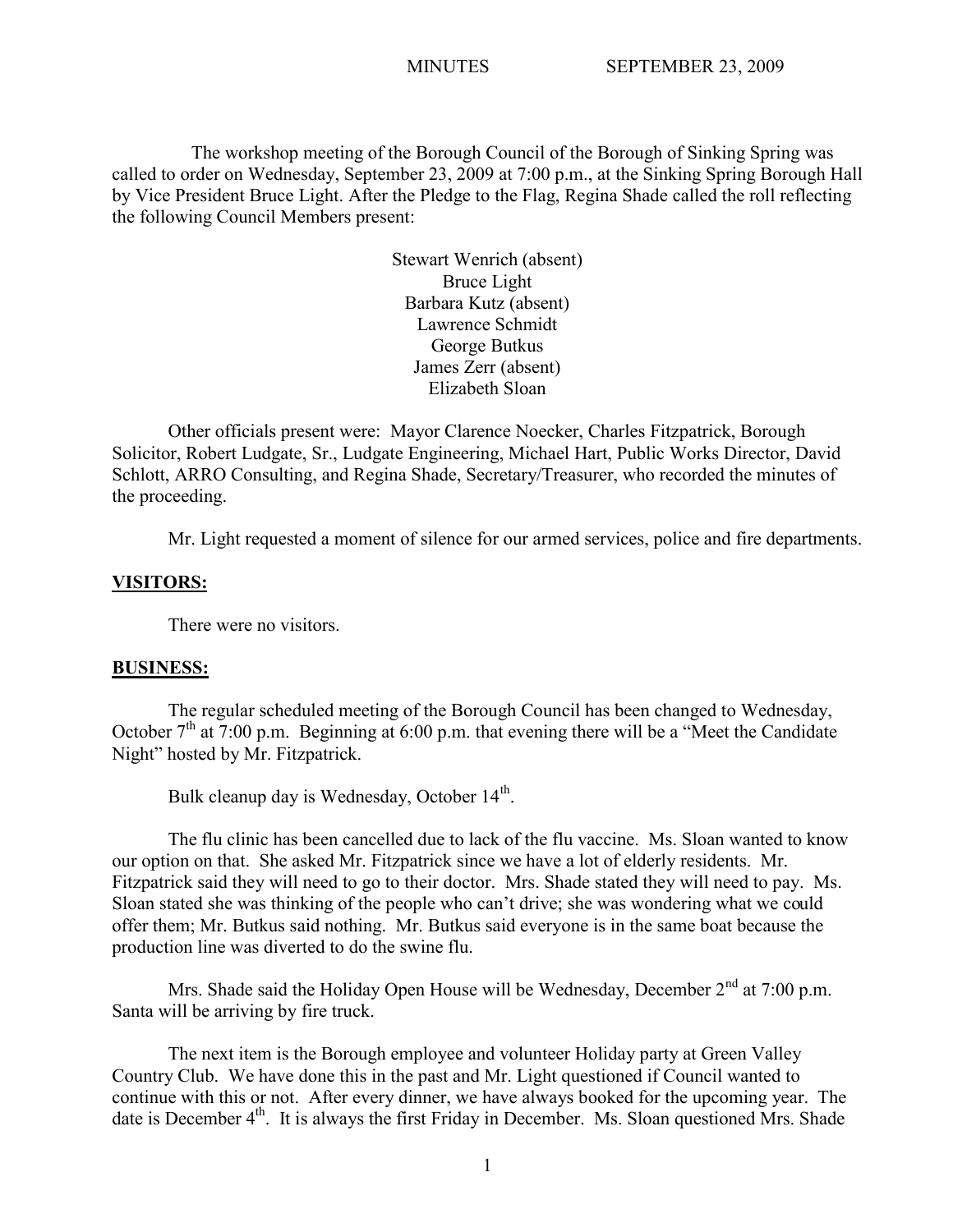how much this usually costs. Mrs. Shade stated in the past we had music all night however last year we cut it back to dinner music. It usually runs in the area of \$3,000.00. Mr. Light questioned what time does it start. She said we usually had a cocktail hour from 5:30/6:00ish to around 7:00 with dinner to follow. It is a cash bar. In the past we have offered three (3) entrees – ham, fish, and a beef dish. Mr. Schmidt made a motion to move forward with the Borough Holiday Party at Green Valley; seconded by Ms. Sloan. AYES – 3, NAYS – 1 (Mr. Butkus); motion carried.

The next item was the release of the bond for Cacoosing and Reedy Rd in regards to the Brookfield Manor Development. Mr. Fitzpatrick said that at the beginning of this development we had a separate improvement agreement requiring the posting of a bond covering damages to either one or both, Reedy Road or Cacoosing Avenue. This is concluded now. Mr. Hart & Mrs. Shade had spoken to Mr. Fitzpatrick about this and currently we need some direction on whether we should be drawing on this bond if there is damage or refunding the bond to the developer if there is no damage. Mr. Ludgate said that Reedy Road is in fine shape and he believes there is no damage on Cacoosing Avenue caused by the developer as well. He said the new sidewalk has also been started along Cacoosing and Reedy. He agrees it is appropriate to release the money. Mr. Hart agrees as well. Mr. Butkus made the motion to release the bond; seconded by Mr. Schmidt. AYES – 4, NAYS – 0; motion carried. Mr. Fitzpatrick also had the deed of dedication for the streets in Brookfield Manor. It is has been executed by Mr. Elliott. We have to pass an Ordinance to accept the deed of dedication accepting the streets. Mr. Fitzpatrick briefly explained what the procedure is. September  $1<sup>st</sup>$  is usually the day all the roads have to be submitted for Liquid Fuels reimbursement; however Mr. Fitzpatrick believed Mr. Hart has spoken to PENNDOT and that they were going to keep this open. Mr. Hart said they were going to try. Ms. Sloan had a question; she didn't see the second on the roads. Mr. Hart said it was completed. Ms. Sloan questioned if he had driven through there to which Mr. Hart said yes. Mr. Ludgate stated they were finished paving in July. She also questioned of the little items that were used to divert the water if they were removed. The answer was yes. Mr. Hart and Mr. Ludgate both said they did a super job. Mr. Fitzpatrick stated they were going to require them to keep a bond worth up to 15% of the value of the improvement costs. It has nothing to do with Reedy and Cacoosing. It is an eighteen (18) month maintenance agreement. Mr. Butkus asked if everything is completely done so that we could take dedication at this time to which the answer was yes. The last item outstanding item was the sidewalk on lot #11 and they are working on that currently. Mr. Fitzpatrick said that has nothing to do with taking dedication of the streets. Mr. Butkus made a motion to adopt the Ordinance accepting the dedication of the Brookfield Manor streets and that we have our staff take the necessary steps for billing them for trash (Mrs. Shade stated we are not going to be billing them for trash until January of 2010 as we need to give them notification); seconded by Ms. Sloan. AYES – 4, NAYS – 0; motion carried.

The next item was Carpet Warehouse. Mr. Hart stated this was in regards to the sewer connection at the Mt. Home Road Pump Station. He is continuing to get prices to do the work. We will do this ourselves and then bill the property owner. The property owner can't afford to do it, won't do it, and can't do it. There are nine (9) properties that have to be connected to this and they aren't doing it. Everyone else has done it. Mr. Hart has spoken to this gentleman a number of times and he just doesn't have the money. He was okay with the Borough doing it and then placing a lien against the property. He has gotten two (2) bids and is just waiting on the third. We will enter into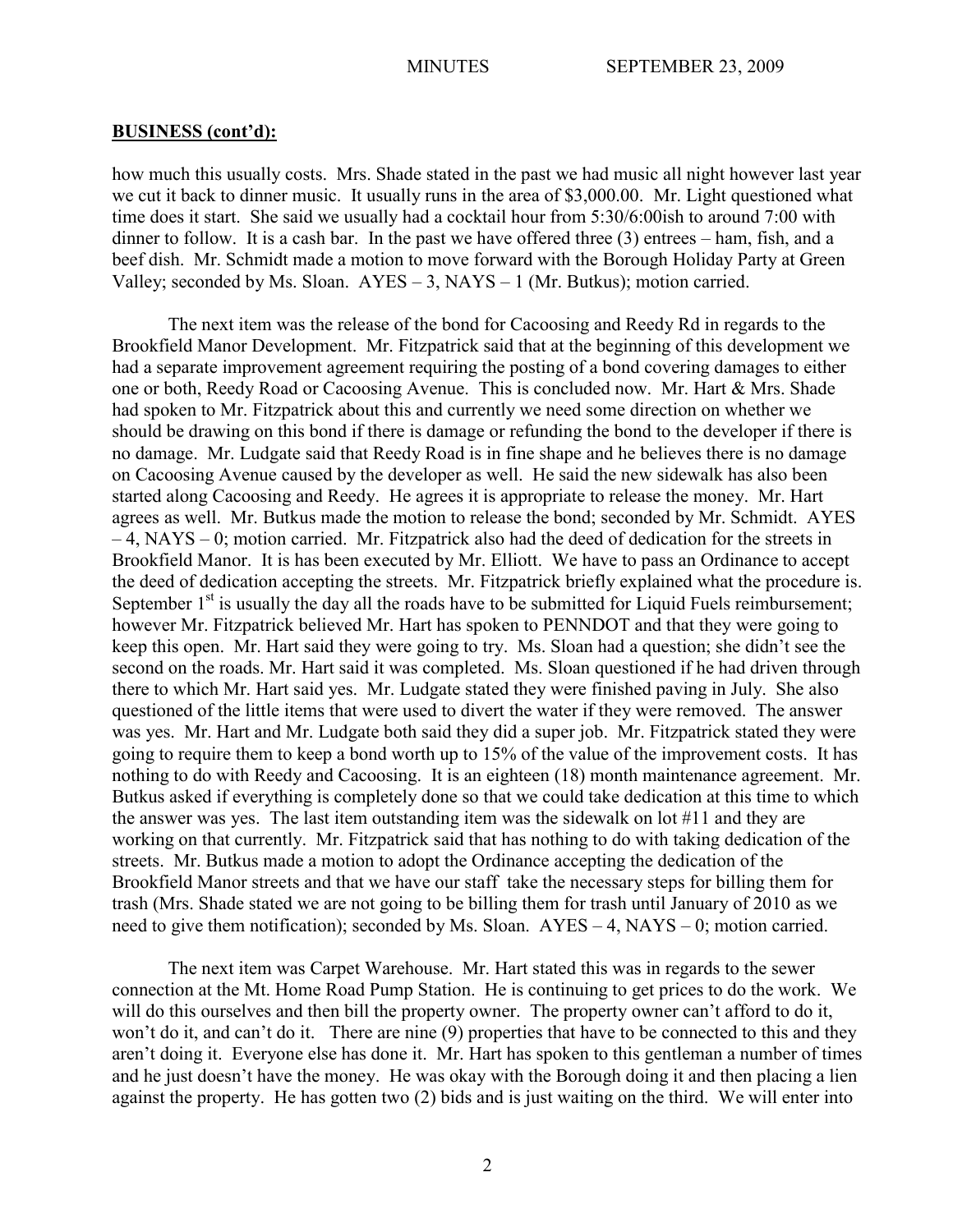an agreement where he would agree to pay. Mr. Fitzpatrick needs some guidance from Council on just how long they want to go out with this? Ms. Sloan asked the cost to which Mr. Fitzpatrick stated we don't know as of yet; we are still waiting to get the final bid. Ms. Sloan asked for the general range to which Mr. Hart said around \$12,000.00. Ms. Sloan stated depending on what it is, she would go for like three (3) years; \$1,000 a quarter is a responsible payment. She would not like to go out more than that if he goes belly up then we are out the money. Mr. Fitzpatrick and Mr. Butkus stated we would have a lien against the property. Mr. Fitzpatrick continued said a municipal lien will jump ahead of other things. It is the Carpet Warehouse as well as the consignment shop. A brief discussion ensued. This issue was tabled until we receive all the bids. Mayor Noecker raised the question if a home that is not currently connected to the sewer located near the cemetery is sold must they connect to the sewer. It has a septic system. Mr. Fitzpatrick said he didn't know how far away they were from the line to which the Mayor said it was quite a ways. Mr. Butkus stated if they aren't going to be doing any changes on the property (because of the geographical location) they are grandfathered. Mr. Schlott said yes, and they are over 150 feet away. The only thing that would change this would be if their own lot system starts failing. The choice would be for them to find an alternative site to place the system. They have about two (2) acres. Mr. Butkus said that DEP could come in and change the rules but currently they would be grandfathered as long as the make no significant changes. Mr. Fitzpatrick said it was a State law he was not sure that DEP could come and make them make changes.

The next item was the recommendations by the Planning Commission. Mr. Ludgate stated the only recommendation they had was to inform Council that they are recommending a change of the zoning map. The Planning Commission was wondering if Council would like to have an informal discussion on this. Mr. Ludgate showed them a map and stated the changes are simple. One (1) is to correct the map because one (1) zoning line did not actually follow the property line as intended. There are at least two (2) different versions of the zoning map in the Borough Hall. They are recommending the newest map be the brand new zoning map. Mr. Ludgate stated they want to put the McDonald's property in the same zoning district as the former Boscov property. From the western line of the McDonald's property to the VFW, they are proposing a new downtown zone. It would be a mixture of residential, retail, and offices. Those regulations are being written. Mr. Fitzpatrick was requested to complete a draft of the proposed downtown zone rules and get them to Council for their review. Mr. Fitzpatrick asked Mr. Ludgate if he feels the changes would qualify as a pretty broad change to the overall scope of the Ordinance or would it be specific. Mr. Ludgate is hoping that it is overall. A brief discussion ensued as to how and why the different maps exist. Mr. Ludgate stated they were requested by Council in 2006 to begin this process. As they were working on it, they came across some of these differences. Ms. Sloan asked what the cost was to get a corrected map. Mr. Ludgate stated that was part of the authorized work from 2006. He said back in 2005 they were authorized to prepare an overall map of the Borough called the TOPO map. That was used as the basis for this. Ms. Sloan understood that however she was talking about that evening's changes what is the additional costs are we going to incur to get those changes. Mr. Ludgate said the only cost will be the advertising. Mr. Fitzpatrick explained to Ms. Sloan and the rest of Council that you must have a hearing, and you must advertise the notice. She would like to get a small map. Mr. Ludgate explained there is an official map that must hang in the Borough. He explained how and who gets copies of the maps. No action needs to be taken that evening. Mr. Jim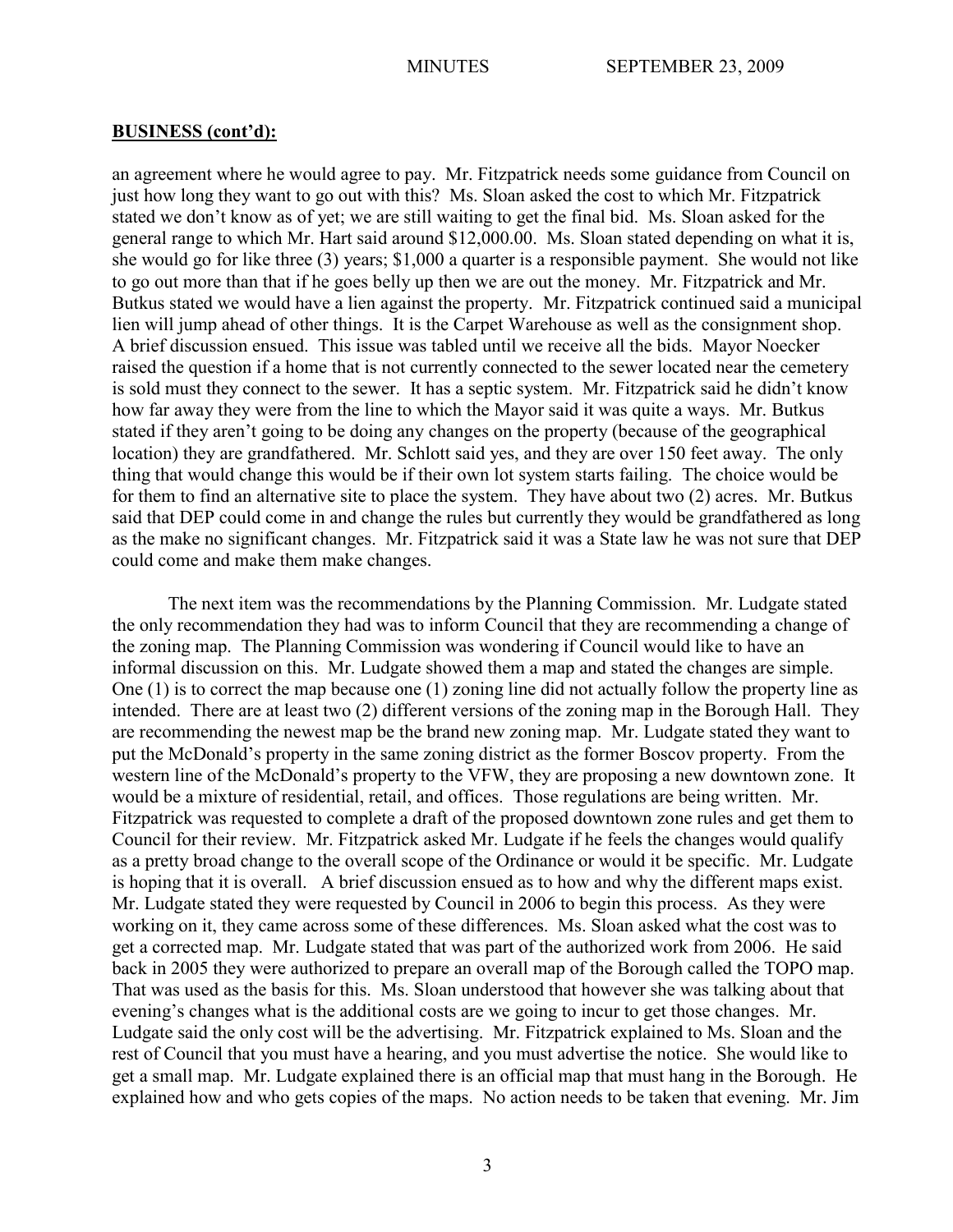Adams, a resident, wanted Council to let the marketplace drive the choices. Mr. Fitzpatrick said that since he has been Solicitor for the Borough, Council has always responded to requests for rezoning. He cited some of the rezoning requests. Mr. Fitzpatrick said you can only plan for so much. That is what Mr. Ludgate is doing. Mr. Ludgate stated the week prior the sale of Boscov's went through and the new owners are there.

The next item on the agenda was the Resolution for the fee reservation for sewer capacity. Mr. Butkus said there was talk about certain developers both in the past and perhaps currently that want to reserve capacity in the plant but not buy the capacity. This would allow the Borough to collect money for holding the space in the plant for them. There will be no sewage flowing to us; but at the same time it guarantees them that capacity for a certain amount of time. It is favorable to everyone. It is helpful in planning out how much capacity is available. The sewer committee has discussed this. Mr. Fitzpatrick said we are committing to the developer that we are not selling this capacity to anyone else. Mr. Fitzpatrick said that Mr. Schlott has calculated out the maximum fee for this reservation to be \$234.72 per EDU. So, if a developer says he needs 50 EDU's you would multiply the 50 EDU's by the \$234.72. That is the annual reservation fee; so if they want to reserve it for more than a year, they will have to pay more on the anniversary date for another year. You can do this for up to three (3) consecutive years the way it is currently written. They will need to make a decision at that point. Mr. Butkus questioned if Council would have the right to extend them if there were extenuating circumstances to which Mr. Fitzpatrick said yes. It is always subject to an agreement with Council. Mr. Fitzpatrick said the number does not pay the tapping fees. They will need to pay the tapping fees when the project begins. In addition, the reservation fees are not credited to the tapping fees. They are not refundable. They can prepay it if they want to. Ms. Sloan stated those funds will go into the sewer authority account to which Mr. Butkus corrected her and said the sewer revenue account. They are not general funds. Mr. Butkus said this money will be most likely used to pay down the debt or previous or current upgrades. This actually runs with the land so if a new developer comes in this will go to the new developer. This is an asset. A discussion ensued with different scenarios. Mr. Schlott stated when the project is in the review mode, planning modules will be required. He when on to explain why this is needed. Mr. Butkus made a motion to adopt this resolution; seconded by Ms. Sloan.  $AYES - 4$ ,  $NAYS - 0$ ; motion carried. An agreement will be needed.

The next item is the Public Hearing for the TIF. Mrs. Shade explained this is where the Wilson School District, the Borough, and the County give up a portion of their tax base on the proposed TIF district. The public hearing is 6:00 p.m. on November 5, 2009 before the regularly scheduled Council meeting. Mr. Butkus questioned if he missed something. He questioned whether we agreed to move ahead with this or is this just a hearing before we decide if we are going forward with this. Mr. Fitzpatrick said there was no decision to move forward with this. Ms. Sloan asked what this is about. This is required by State law. When you establish this TIF district you must have a hearing prior. This financing allows you to borrow money and use the additional tax monies that were created by the improvements in those districts. Ms. Sloan said all the money gets put into a big pot and then the individual entity decides how they pay it down. Mr. Fitzpatrick stated no. Mr. Butkus thought we were borrowing against the projected increase. Mr. Fitzpatrick and Mr. Schmidt said no. It is the actual increase. Mr. Schmidt said we don't borrow the money the Berks County Redevelopment Authority borrows the money. We must establish the district.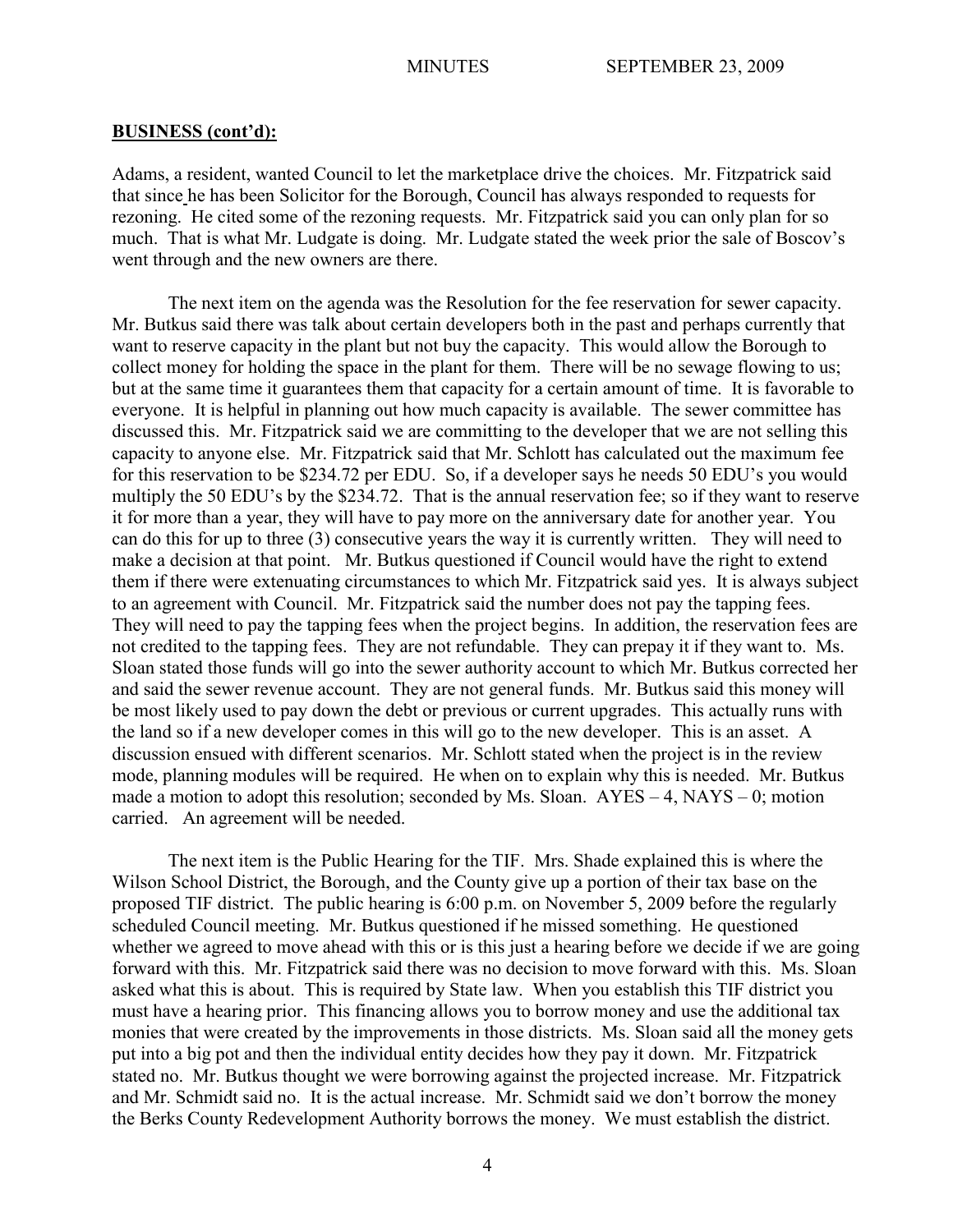Mr. Fitzpatrick stated what we have done so far is committed to people; Mrs. Shade stated Mr. Bernie Campbell is our representative on the TIF committee. Ms. Sloan asked if it was the Wilson School District that basically compromises that or is this different. Mr. Schmidt said they would need to be in on it. Mr. Schmidt said the letter states it is about twenty (20) properties in the proposed TIF district. Mr. Butkus misunderstood how this works. Mr. Schmidt stated at this point in time, no one is totally committed to it yet. However, everybody that is normally involved in this, the Borough gives 100%, the County gives 100% and Wilson gives a percentage they agree upon. Mr. Ludgate stated the State has a new program out where the State will become the guarantor. Mr. Schmidt said at the last meeting the discussion was we would give 100%, the County would give 100%, and the School District would give 50%. The School District would be giving the most amount of dollars. A discussion ensued about how TIF is calculated. Mr. Fitzpatrick said that he believes Mr. Pick stated at the last meeting if the County and the Borough give the 100% and the School District gives the 50%, we would be able to borrow 1.5 million dollars and pay back on what they are projecting right now. Mr. Butkus stated this is all based on what the estimated tax increase would be. Mr. Ludgate stated at that point the guarantor would have to pay, and that would be the State. Mr. Butkus stated that is if they become the guarantor if not somebody else will have to come up with it. Mr. Ludgate stated it could be any of the three (3) bodies involved mostly likely it would be the County. Mr. Pick told Mr. Ludgate that DCED is ready for the revitalization of this Borough that they are ready to step up. They also funded a LUPTAP study for Spring Township and they are insisting that Spring Township join with Sinking Spring in the improving of Penn Avenue. Ms. Sloan stated if the school goes in for 50% that it might be a viable option but if they don't it might not be viable to which everyone said yes. Mr. Schmidt said if they are under the 50% then it becomes a bit shaky. Mr. Ludgate stated it just changes the amount of money. Ms. Sloan stated then we are on the hook for more to which Mr. Fitzpatrick stated that wasn't true. Mr. Fitzpatrick stated it might not be feasible. Mr. Schmidt said if the breakdown comes down to the 100/100/50 for the maximum loan then it should be paid off in about 17 years. It is a 20 year loan but it should be paid off in 17. Mrs. Shade said that Mr. Pick will be at the hearing. Mr. Schmidt said this is not a new process; it is just new to us. Currently Exeter has a TIF District. Mr. Fitzpatrick said that Hamburg has one going on as well.

# **COMMITTEES:**

Mr. Hart said at the last Council meeting, Council approved the land development plans for Paulo Brutto at 43 Keller Avenue. He didn't have the certified plans at that time but he does now and requested Council to sign the plans that evening.

Mr. Ludgate had some copies of a booklet put out by the Smart Growth Network and they were there for Council to look at if they so choose.

Mr. Butkus stated he along with the Sewer Committee, Mr. Pete Juzyk of Miller Environmental, and Dave Schlott are trying to get an informational meeting together of all the industrial users. They want to give them information about what they can and can't put down the drains. Ms. Sloan asked if it is possible to put together a one sheeter for households. Mr. Butkus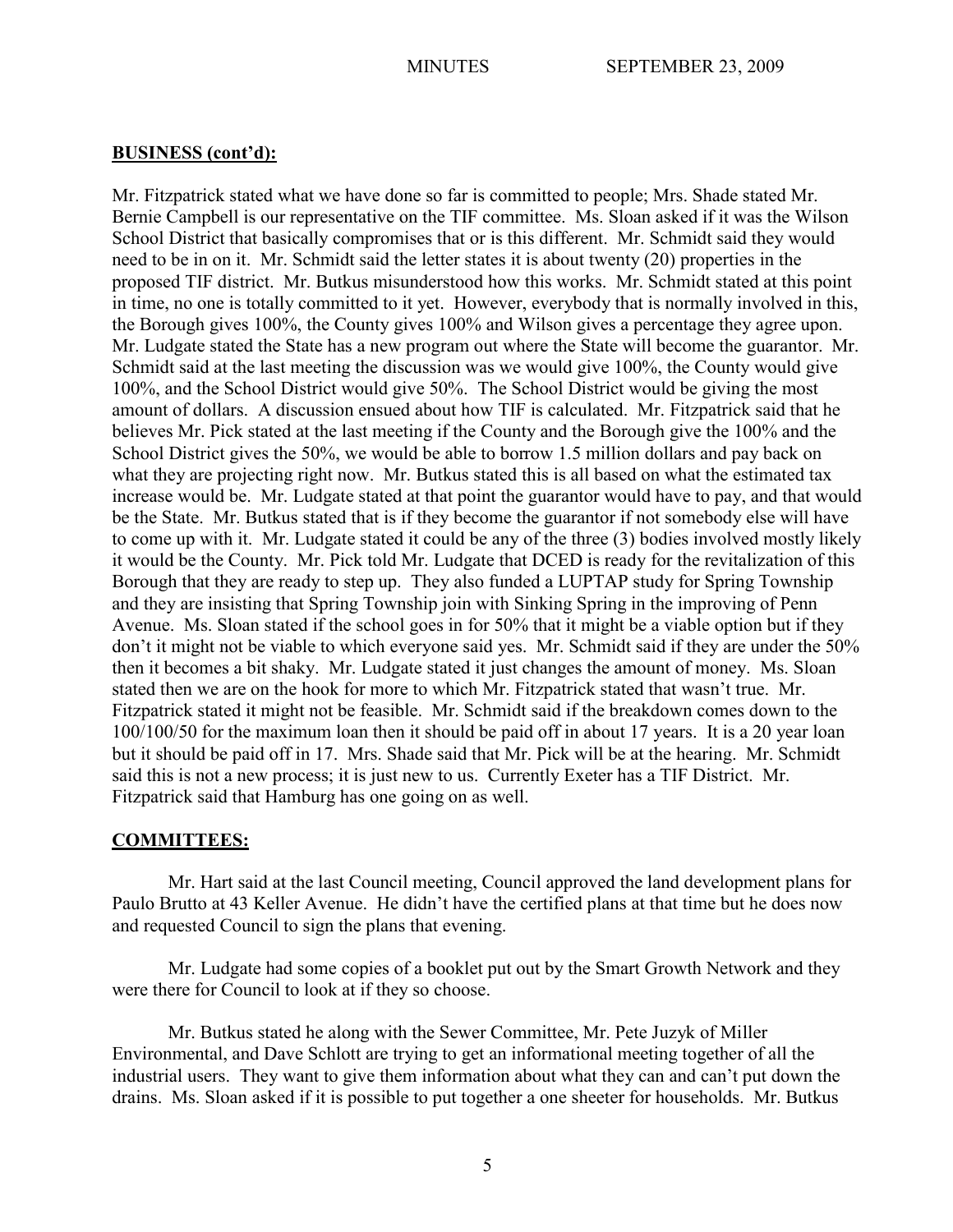#### **COMMITTEES (cont'd):**

stated it was doable but the first big sweep was to the people and businesses that are getting charged a substantial amount of surcharges fees. Mr. Butkus feels there is something around that we could use. Ms. Sloan feels something should go out this year. She doesn't think it would be that expensive to do. Mrs. Shade stated to save on some of the costs perhaps we could put something in the newsletter about it. Mr. Butkus stated there are links that we could put on our website that would allow people to pull the information from there. Ms. Sloan stated we have a lot of elderly people that don't have computers. We can print copies of it out and have copies of that information here that way we don't have to pay to mail it. Mrs. Shade feels the newsletter will be a great way to get the information out. Ms. Sloan thinks copies of it up in the front when they come in to pay their sewer bill will help also.

Mr. Schmidt stated we are having a joint meeting about the County police force discussion on Tuesday, September 29<sup>th</sup> at the Spring Township Fire Department. Mr. Schmidt said he had Mrs. Shade send a reminder to the Chief about this meeting; however the Chief sent the letter back to Mrs. Shade stating he was not planning on attending. He was listening to the County Commissioners and they were asking that all the police chiefs attend this. Mr. Schmidt asked the Mayor if he thought we could make him attend this. The Mayor said we could. The Mayor said he did attend the first meeting. The Mayor will talk to him. He gets paid for the meeting. Mr. Butkus asked what this meeting was for. Mr. Schmidt said it was for the centralization of police forces. Mr. Schmidt said there are five (5) or six (6) different plans available. The one (1) they are talking the most about is the one that includes quite a number of police forces. Ms. Sloan said how did this come about? Mr. Schmidt said this has been talked about for quite some time. Mrs. Shade said it has been three or four years since the discussions began. Mr. Butkus questioned what are they presenting or are they asking for information from us. Mr. Schmidt said this was just a general meeting. A brief discussion ensued to how this would work. One (1) of the biggest concerns is the financing. Mr. Schmidt asked Mrs. Shade if the health insurance for the police department was handled under the police department portion of the budget to which Mrs. Shade said no, they are lumped into the insurance portion which carries all employees. Mr. Schmidt said that is a misnomer as to what the police department is actually costing the Borough. They were talking about realigning that to see actually how much that was really costing us. Mr. Butkus questioned are we getting any input on this or are they just sweeping us along. Mr. Schmidt said no. Mr. Butkus stated shortly after Mr. Wenrich became President a questionnaire was sent out and we decided not to return it. We wanted to keep our local police. Mr. Schmidt said this is far, far, far from being something that is going to be instituted. This is still in a study stage. Mr. Schmidt does believe at some point you will see some type of regionalization. They can't make a County wide force as it is against State law; they would have to create a new law. They are working toward combining police forces. Ms. Sloan said so you have more bang for your buck. Mr. Schmidt said he hopes this never happens, but if we ever have a big murder here, we couldn't handle it. The Mayor said it is not cheap. Ms. Sloan stated who can come. It is opened to the public. Mr. Butkus said we all know what has happened before. One municipality goes in with another municipality for police and then we hear they only see a cop when they call 911. He knows this is a long way off. Mr. Schmidt said that is such an odd thought. He went on to say this is just like the ambulance. We are going to have to make a decision on this ambulance situation as well. Mr. Ed Oswald feels Mr. Butkus' point is kind of mute because he has not seen a cop on Thomas Place for five (5) or six (6) months. This is happening to us and we have our own police force. Mr. Schmidt said that South Heidelberg and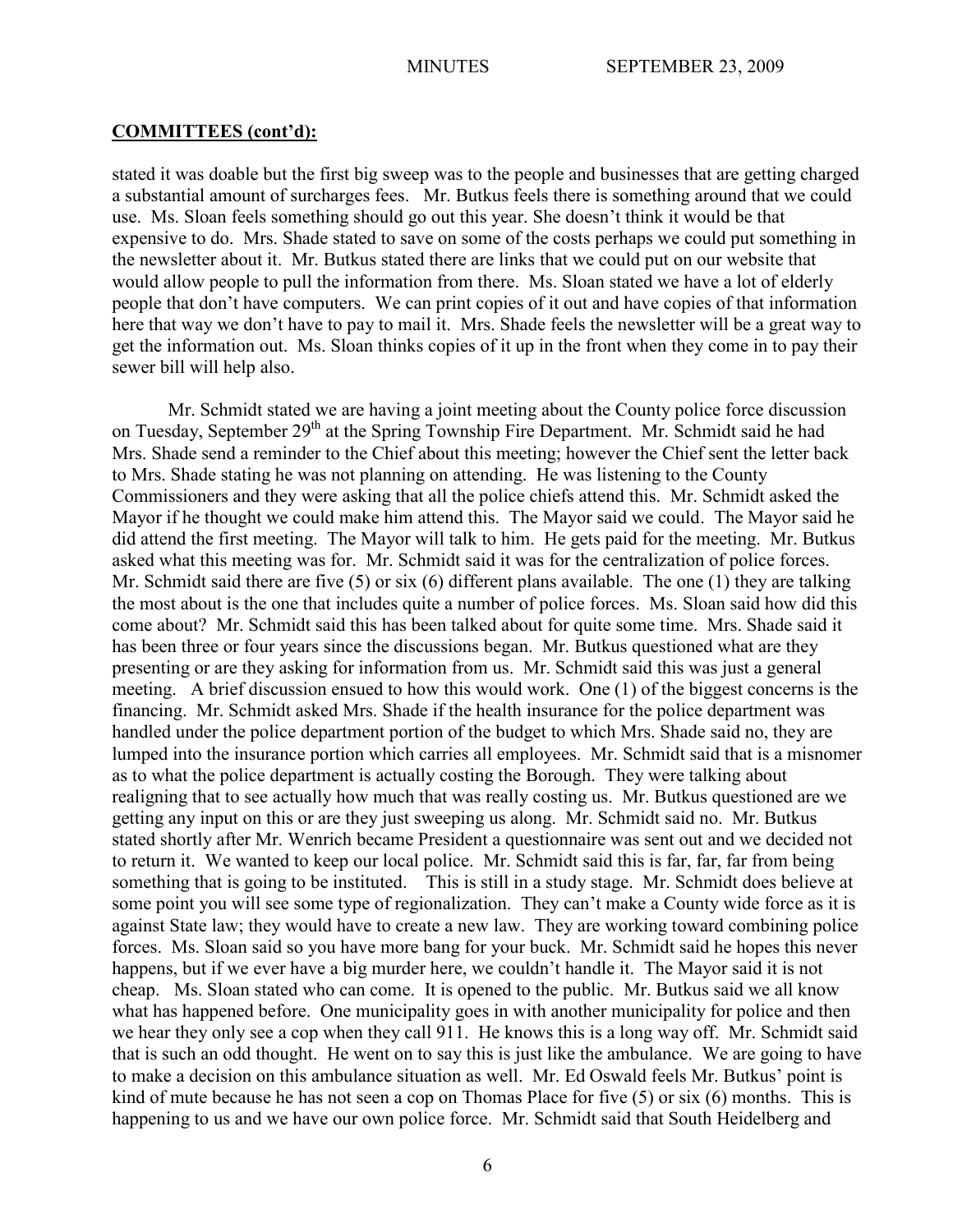## **COMMITTEES (cont'd):**

Spring Township has gone with the \$30.00 per household for ambulance. He has thought this through and there are pros and cons to each of these options. It would cost the Borough roughly \$48,000.00. He continued this would be probably a benefit to those 50 or 55 and older and could be a burden on those younger. Mr. Light said we will need to address this. We will need to do this for the budget. Mr. Butkus said that brings up another question, shouldn't we be setting up some budget meetings. Mrs. Shade said we have a slight problem. We wouldn't be getting the fire department's budget till the third week in October. She is concerned if there needs to be a tax increase for the fire that will have a direct effect on the tax increase for the Borough. Ms. Sloan said that Mr. John Muir of the fire company said we should have that information by late that week. Mrs. Shade stated she was told there will be no formal budget presented until their Board has approved their budget. Mr. Butkus said the fire tax is a separate tax. He thinks we can discuss this other information. Ms. Sloan questioned Mr. Fitzpatrick. She said that both her and Mr. Light are on the admin. committee as well as Jim Zerr. Mr. Zerr is head of admin but he is not being active. She requested Mr. Wenrich along with having Mrs. Shade ask Mr. Wenrich, that he appoints someone else so the three (3) of them can meet as Mrs. Shade needs that information. We are kind of stuck. Mr. Zerr is not active and Mr. Wenrich has not appointed anyone. We can't wait till November. Mr. Butkus questioned if they could meet without him. If there is no change going to be made then you just meet without him. Mr. Fitzpatrick said that the two (2) of them will need to sit down and go over this. Mr. Butkus said if we could have some dates for the next meeting. Mrs. Shade said that it has been sort of history here to invite the new members of Council to these meetings as well. It is their budget that we are creating. We have always asked for input from them. Mr. Oswald thanked Mrs. Shade and said he appreciated that as he does not want to get smacked in the face in January. Mr. Schmidt said as a new Council you do have the right to open the budget when you take office. It must be within thirty (30) days. Mr. Schmidt said it has been the precedence.

Mr. Butkus said we received a request from ADS for final payment. This predates Ms. Sloan. The Sewer Authority had a company come in and televise the system, find problems and then correct them. For various paperwork issues, ADS submitted an incorrect request for final payment. The corrections were sent back to them however they never resent a corrected bill. Since then the Authority was dissolved and a bill was now sent to us for payment. The amount is \$43,458.74. This should finish this out. Ms. Sloan asked is it a legitimate bill to which Mr. Butkus said yes. Mr. Schmidt made a motion to pay the bill; seconded by Mr. Butkus. Ms. Sloan asked if we could make this in two (2) payments to which Mr. Butkus said no. He feels it is appropriate to pay it all this year. Mr. Schmidt said when we dissolved the Authority we took over their debt, this is part of their debt so we owe it. AYES – 4, NAYS – 0; motion carried. Mr. Butkus wanted Mr. Fitzpatrick to send a letter along saying, receiving this payment means we are paid in full.

# **EXECUTIVE SESSION:**

An executive session was held for litigation and personnel issues at 8:14 p.m.